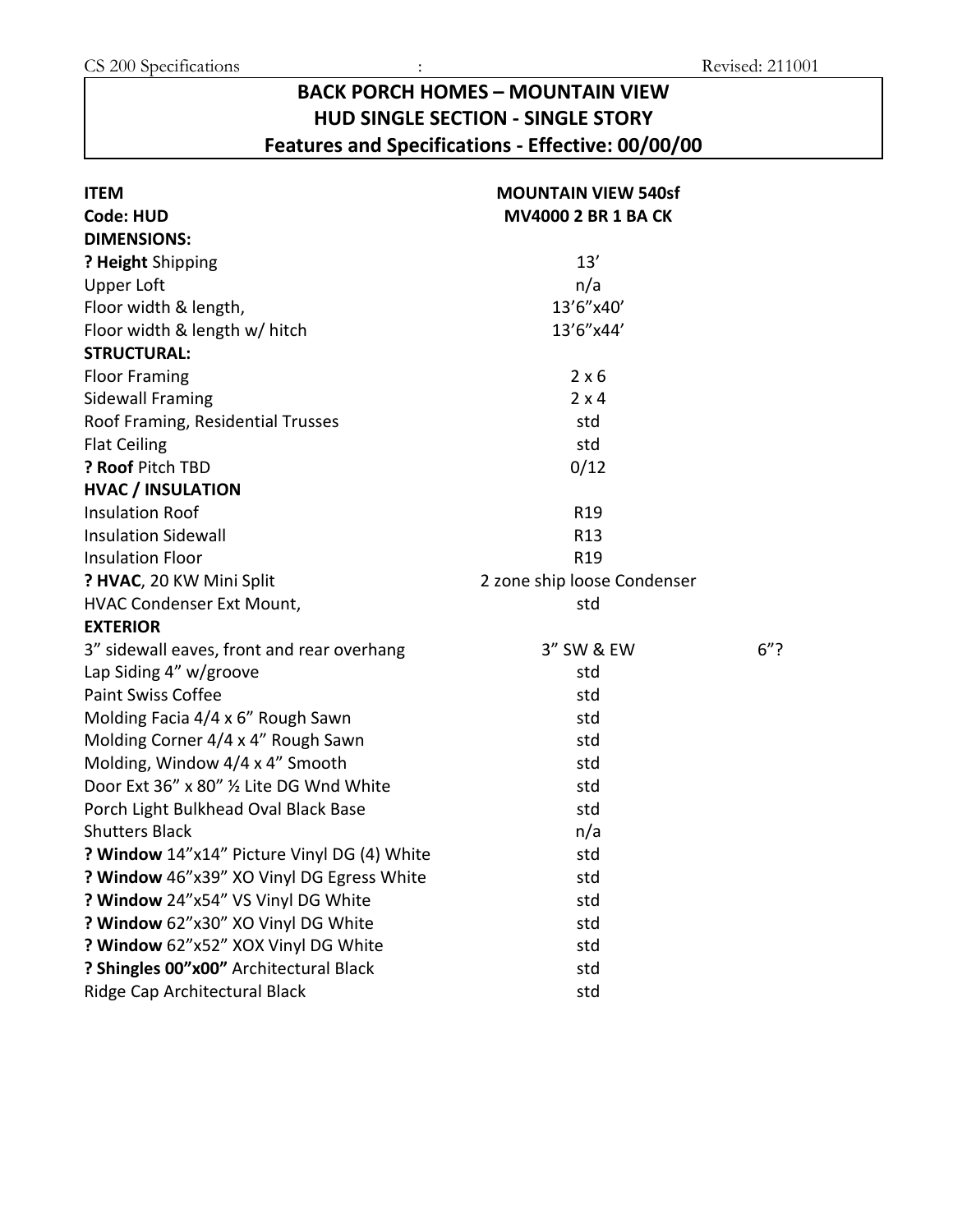| <b>ITEM</b>                                              | <b>MOUNTAIN VIEW</b> |                      |
|----------------------------------------------------------|----------------------|----------------------|
| <b>INTERIOR:</b>                                         |                      |                      |
| Lap Siding 7" Face                                       | std                  |                      |
| <b>Paint Swiss Coffee</b>                                | std                  |                      |
| Can Light LED Ceilings                                   | std                  |                      |
| Décor Switch & Receptacles                               | std                  |                      |
| Wall Receptacle W/USB Port                               | std                  |                      |
| Data/TV Receptacle Coax Cable/Cat 6 Wiring (LR, BR's)    | std                  |                      |
| Lino sheet vinyl                                         | std                  |                      |
| Carpet Light Grey Stairs & Loft                          | n/a                  |                      |
| Carpet Pad 1/2 "rebond                                   | n/a                  |                      |
| <b>Molding Crown</b>                                     | std                  |                      |
| <b>Molding Baseboard</b>                                 | std                  |                      |
| <b>KITCHEN:</b>                                          | <b>MOUNTAIN VIEW</b> |                      |
| Dishwasher SS (Req 100-amp svc)                          | n/a                  |                      |
| Dishwasher 3 drawer cab replace                          | opt                  |                      |
| Garbage Disposal, 1/3 HP                                 | std                  |                      |
| Microwave Oven/Range Hood SS                             | opt                  |                      |
| Range 30", Gas or Electric Stainless Steel               | opt                  |                      |
| Refrigerator, 18 Cu Ft Top Freezer s/Icemaker SS         | opt                  |                      |
| Cabinets Shaker Style Cab Drs White                      | std                  |                      |
| <b>Cabinet Drawers Soft Close</b>                        | std                  |                      |
| <b>Cabinet Door Pulls Round Black</b>                    | std                  |                      |
| <b>Countertops Quartz</b>                                | std                  |                      |
| <b>Faucet Kitchen Pull Down Brushed Nickle</b>           | std                  |                      |
| Sink Undermount 23"x18" Sgl Cell Stainless Steel         | std                  |                      |
| Waste Bins Built In                                      | std                  |                      |
| ? LP Detector                                            | std                  | Carbon M fire/smoke? |
| <b>LIVING ROOM</b>                                       | <b>MOUNTAIN VIEW</b> |                      |
| Fire Extinguisher                                        | std                  |                      |
| Data/TV Recept (Coax Cable/Cat 6 Wiring)                 | std                  |                      |
| ? Wire & Brace for Ceiling Fan (LR High Ceilings) (1)    | std                  |                      |
| Wire & Brace for Ceiling Fan (LR High Ceilings) Alt Area | opt                  |                      |
| Ceiling Fan, 5 Blade w/light                             | opt                  |                      |
| <b>MASTER BATHROOM</b>                                   | <b>MOUNTAIN VIEW</b> |                      |
| ? Door Pocket 32"                                        | std                  |                      |
| Countertop Quartz                                        | std                  |                      |
| <b>Sink Vanity Oval Undermount</b>                       | std                  |                      |
| Faucet 2 Lever Matte Black                               | std                  |                      |
| <b>Medicine Cab</b>                                      | std                  |                      |
| ? Tub/Shower 54"                                         | std                  |                      |
| Diverter tub/shower w/Wand Matte Black                   | std                  |                      |
| ? Shower Door, frameless, 54"                            | std                  | opt?                 |
| Towel Bar 24" Matte black                                | std                  |                      |
| Toilet Paper Holder Matte Black                          | std                  |                      |
| Robe Hook Matte Black                                    | std                  |                      |